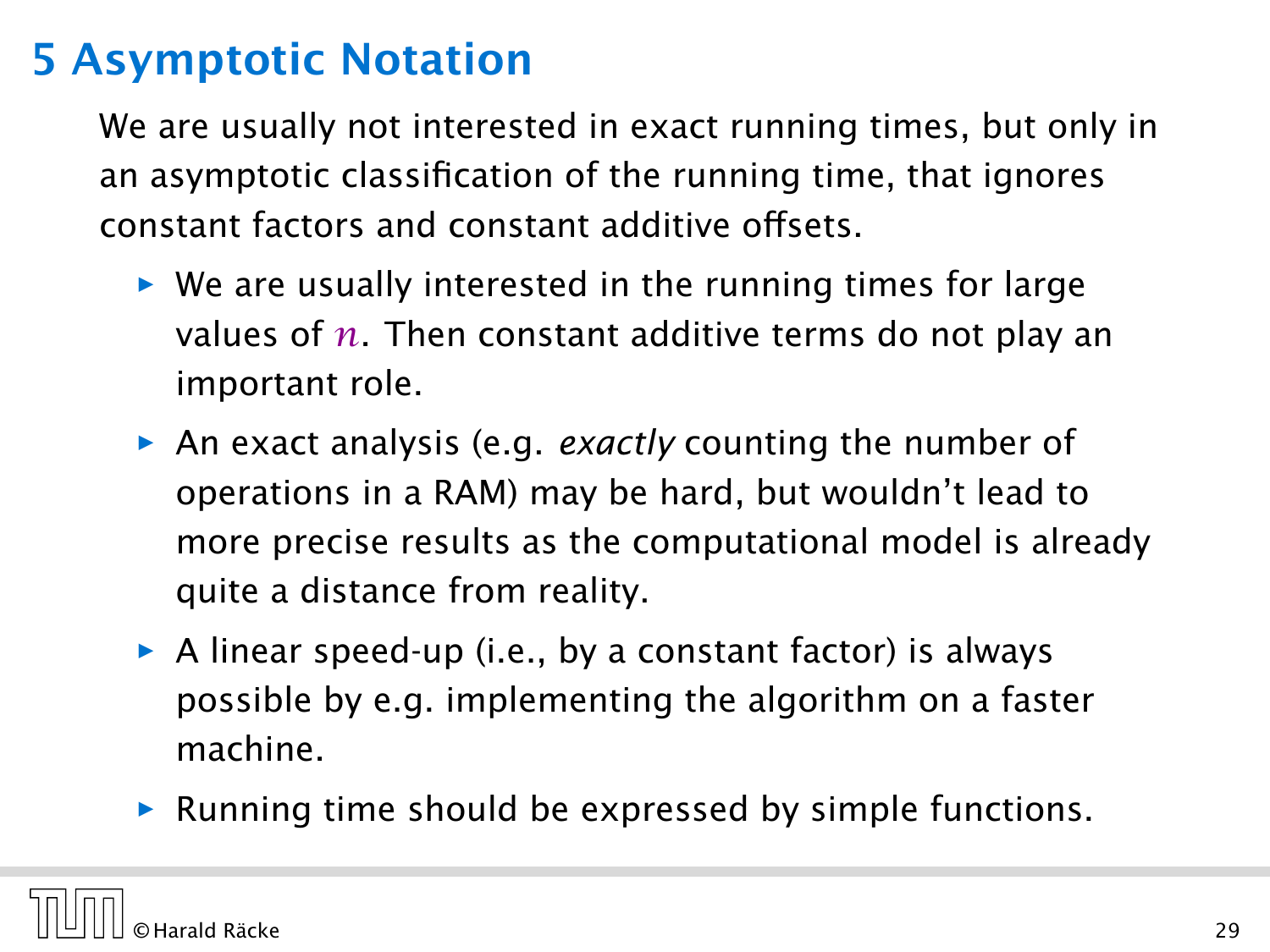### Formal Definition

### Let  $f$  denote functions from  $\mathbb N$  to  $\mathbb R^+$ .

- $\rightarrow$  *O*(*f*) = {*g* | ∃*c* > 0 ∃*n*<sub>0</sub> ∈ N<sub>0</sub> ∀*n* ≥ *n*<sub>0</sub> : [*g*(*n*) ≤ *c* · *f*(*n*)]} (set of functions that asymptotically grow not faster than *f* )
- $\rightarrow$  Ω(f) = {*g* | ∃*c* > 0 ∃*n*<sub>0</sub> ∈ N<sub>0</sub> ∀*n* ≥ *n*<sub>0</sub> : [*g*(*n*) ≥ *c* · *f*(*n*)]} (set of functions that asymptotically grow not slower than *f* )
- $\blacktriangleright$   $\Theta(f) = \Omega(f) \cap \mathcal{O}(f)$ (functions that asymptotically have the same growth as *f* )
- $\rightarrow$  *o*(*f*) = {*g* | ∀*c* > 0 ∃*n*<sub>0</sub> ∈ N<sub>0</sub> ∀*n* ≥ *n*<sub>0</sub> : [*g*(*n*) ≤ *c* · *f*(*n*)]} (set of functions that asymptotically grow slower than *f* )
- $\triangleright$  *ω*(*f*) = { $g | \forall c > 0$  ∃ $n_0 \in \mathbb{N}_0$  ∀ $n \ge n_0$  : [ $g(n) \ge c \cdot f(n)$ ]} (set of functions that asymptotically grow faster than *f* )

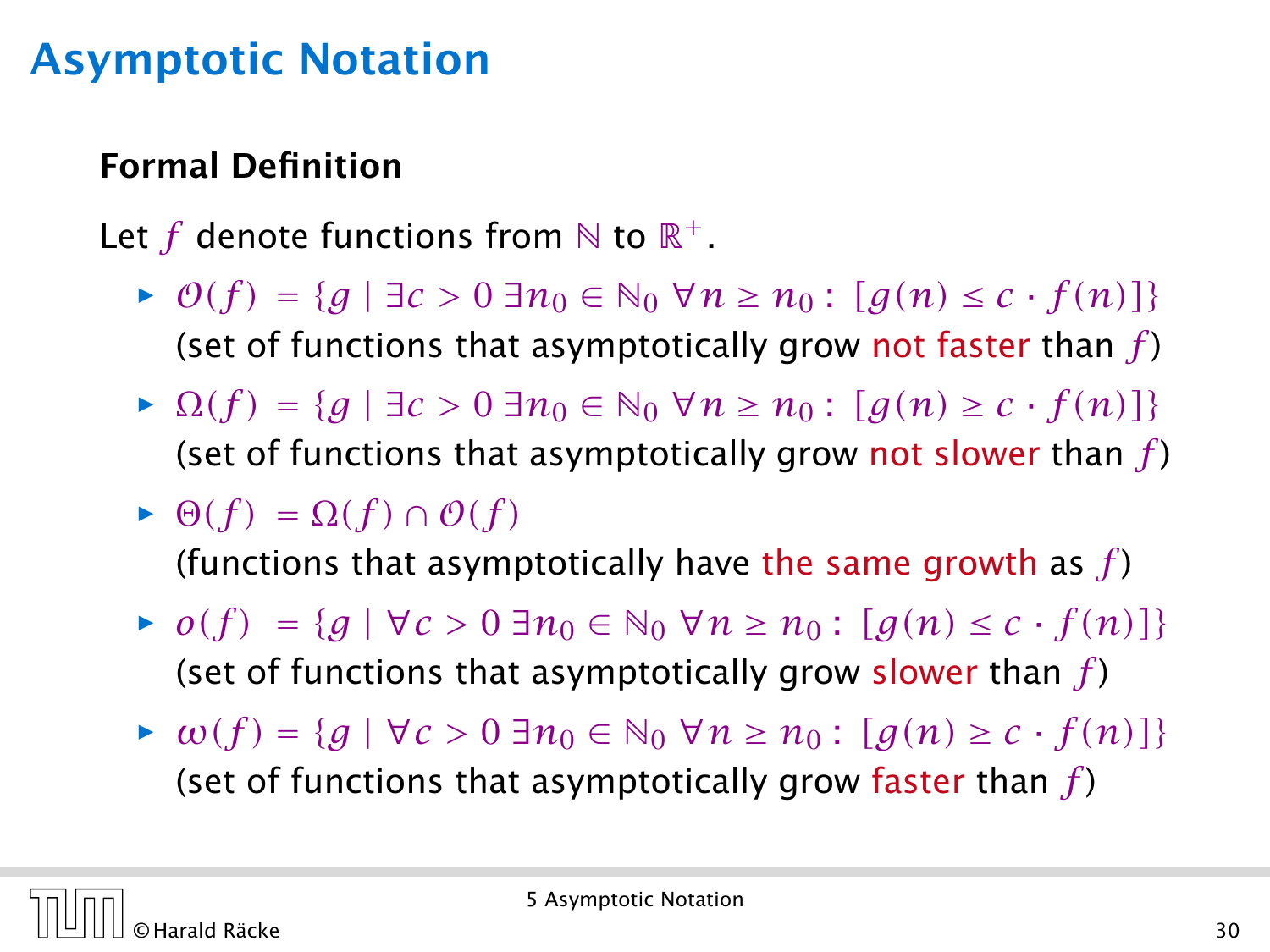There is an equivalent definition using limes notation (assuming that the respective limes exists). *f* and *g* are functions from  $\aleph_0$ to  $\mathbb{R}^+_0$ .

\n- ▶ 
$$
g \in \mathcal{O}(f)
$$
:  $0 \leq \lim_{n \to \infty} \frac{g(n)}{f(n)} < \infty$
\n- ▶  $g \in \Omega(f)$ :  $0 < \lim_{n \to \infty} \frac{g(n)}{f(n)} \leq \infty$
\n- ▶  $g \in \Theta(f)$ :  $0 < \lim_{n \to \infty} \frac{g(n)}{f(n)} < \infty$
\n- ▶  $g \in o(f)$ :  $\lim_{n \to \infty} \frac{g(n)}{f(n)} = 0$
\n- ▶  $g \in \omega(f)$ :  $\lim_{n \to \infty} \frac{g(n)}{f(n)} = \infty$
\n

• Note that for the version of the Landau notation defined here, we assume that *f* and *g* are positive functions. • There also exist versions for arbitrary functions, and for the case that the

limes is not infinity.



5 Asymptotic Notation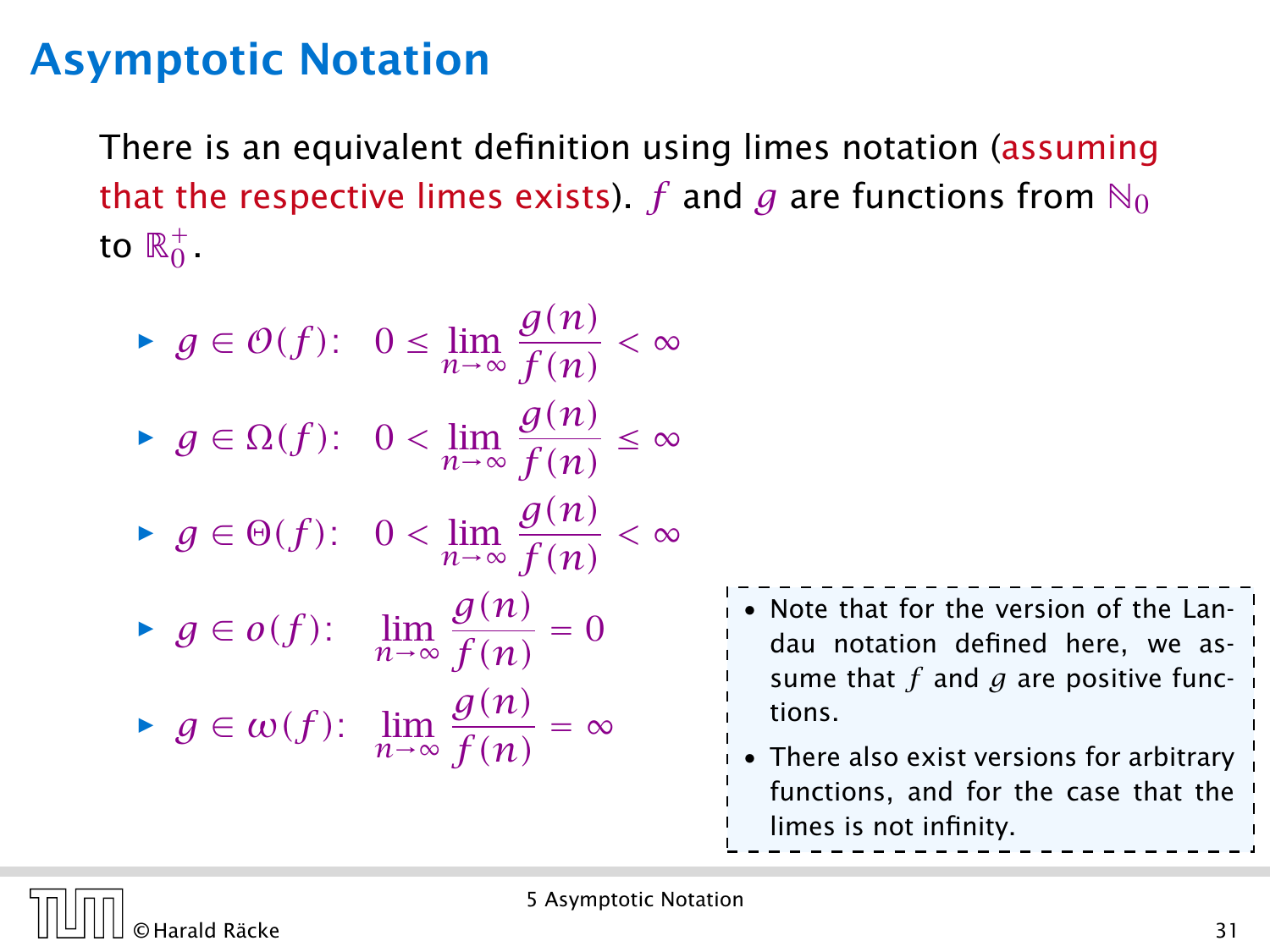### Abuse of notation

- 1. People write  $f = O(g)$ , when they mean  $f \in O(g)$ . This is not an equality (how could a function be equal to a set of functions).
- 2. People write  $f(n) = O(g(n))$ , when they mean  $f \in O(g)$ , with  $f : \mathbb{N} \to \mathbb{R}^+, n \mapsto f(n)$ , and  $g : \mathbb{N} \to \mathbb{R}^+, n \mapsto g(n)$ .
- **3.** People write e.g.  $h(n) = f(n) + o(g(n))$  when they mean that there exists a function  $z : \mathbb{N} \to \mathbb{R}^+, n \mapsto z(n), z \in o(g)$ such that  $h(n) = f(n) + z(n)$ .

|  |                                               | 12. In this context $f(n)$ does not mean the 1.13. This is particularly useful if you do not |
|--|-----------------------------------------------|----------------------------------------------------------------------------------------------|
|  | function $f$ evaluated at $n$ , but instead ! | want to ignore constant factors. For ex- !                                                   |
|  | it is a shorthand for the function itself     | ample the median of $n$ elements can                                                         |
|  | (leaving out domain and codomain and          | be determined using $\frac{3}{2}n + o(n)$ compar-                                            |
|  | only giving the rule of correspondence!       | isons.                                                                                       |
|  | of the function).                             |                                                                                              |
|  |                                               |                                                                                              |

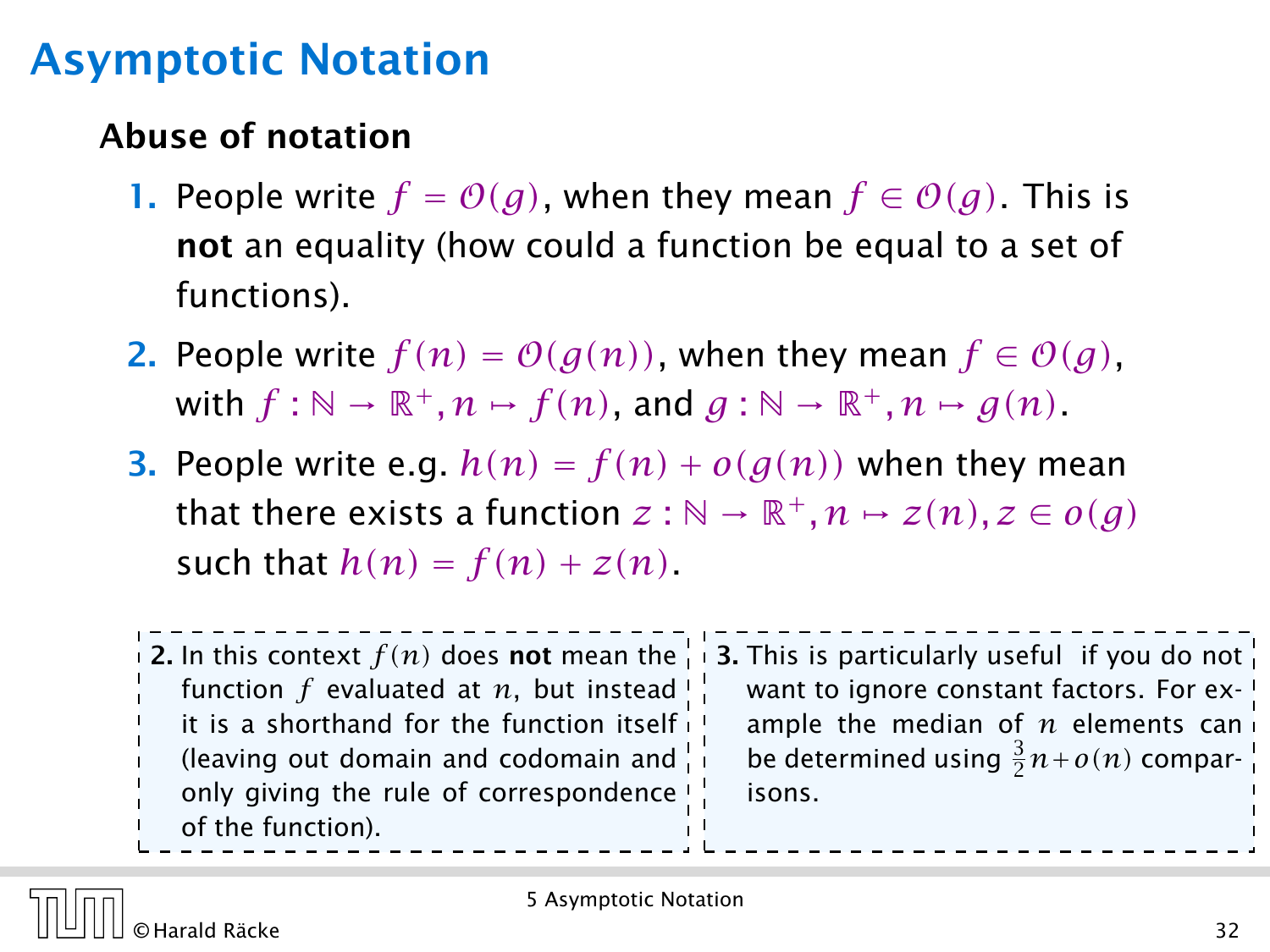### Abuse of notation

4. People write  $O(f(n)) = O(g(n))$ , when they mean  $O(f(n)) \subseteq O(g(n))$ . Again this is not an equality.

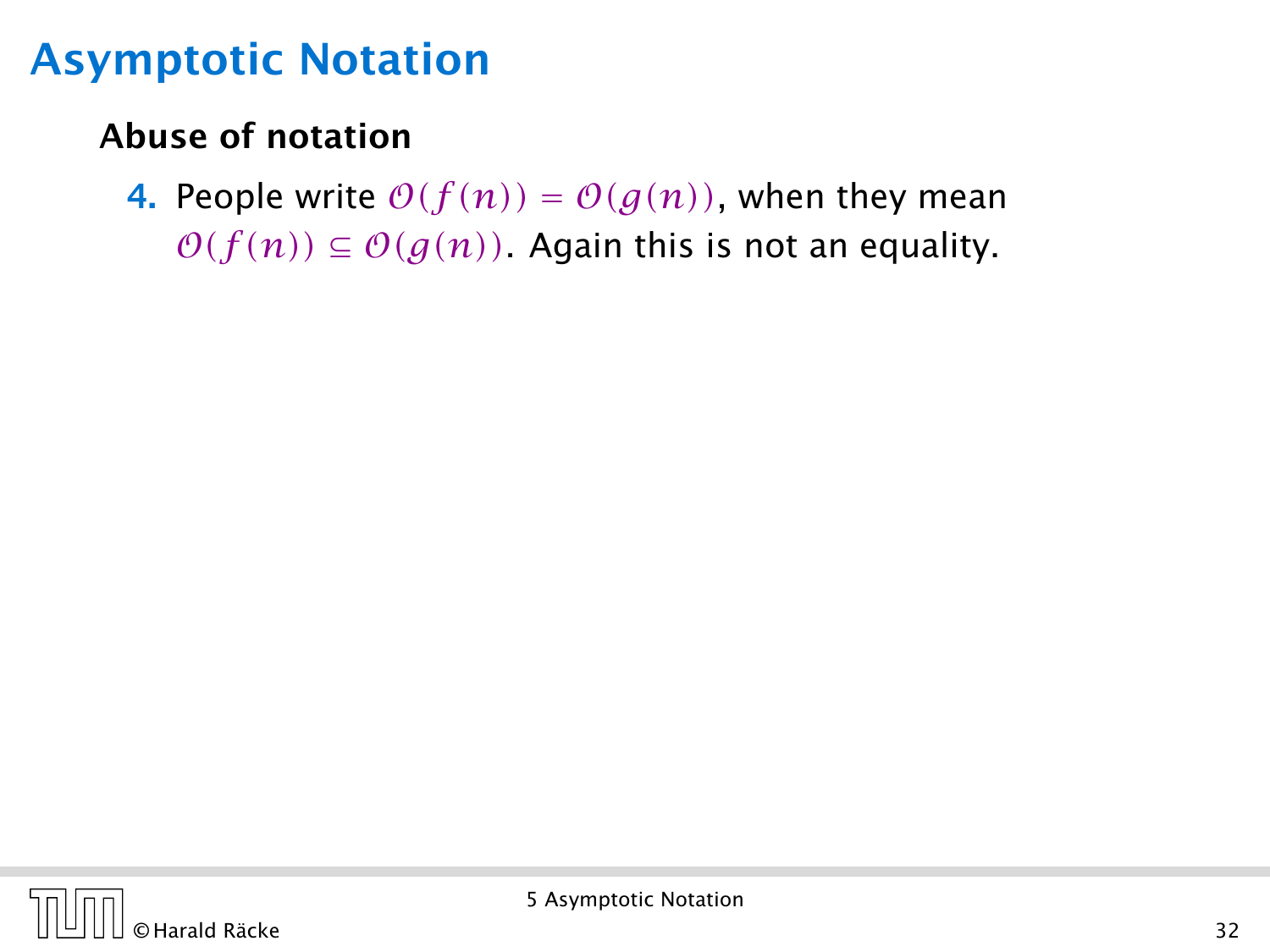How do we interpret an expression like:

$$
2n^2 + 3n + 1 = 2n^2 + \Theta(n)
$$

Here, Θ*(n)* stands for an anonymous function in the set Θ*(n)* that makes the expression true.

Note that  $\Theta(n)$  is on the right hand side, otw. this interpretation is wrong.

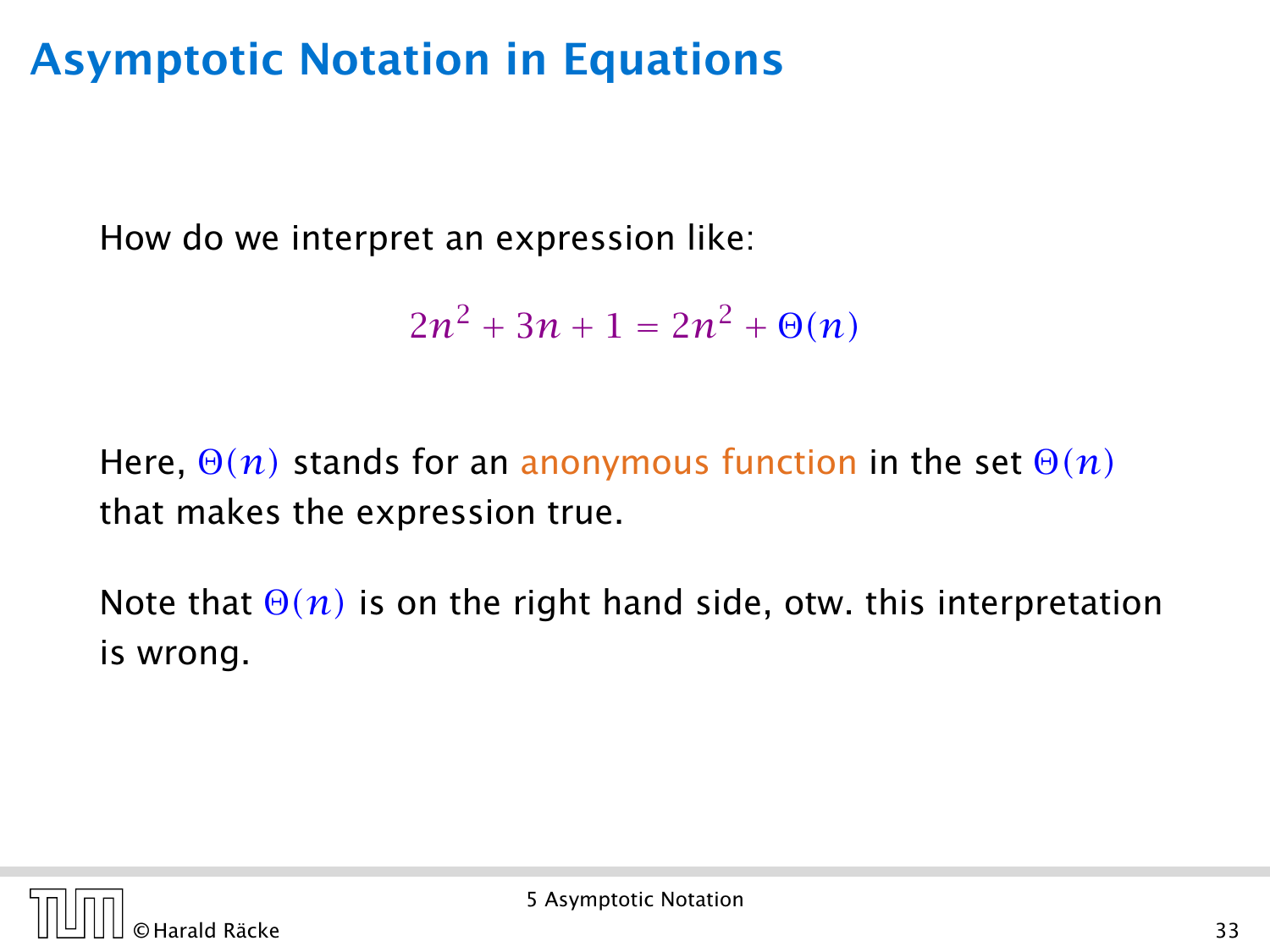How do we interpret an expression like:

 $2n^2 + \mathcal{O}(n) = \Theta(n^2)$ 

Regardless of how we choose the anonymous function  $f(n)\in\mathcal{O}(n)$  there is an anonymous function  $g(n)\in\Theta(n^2)$ that makes the expression true.

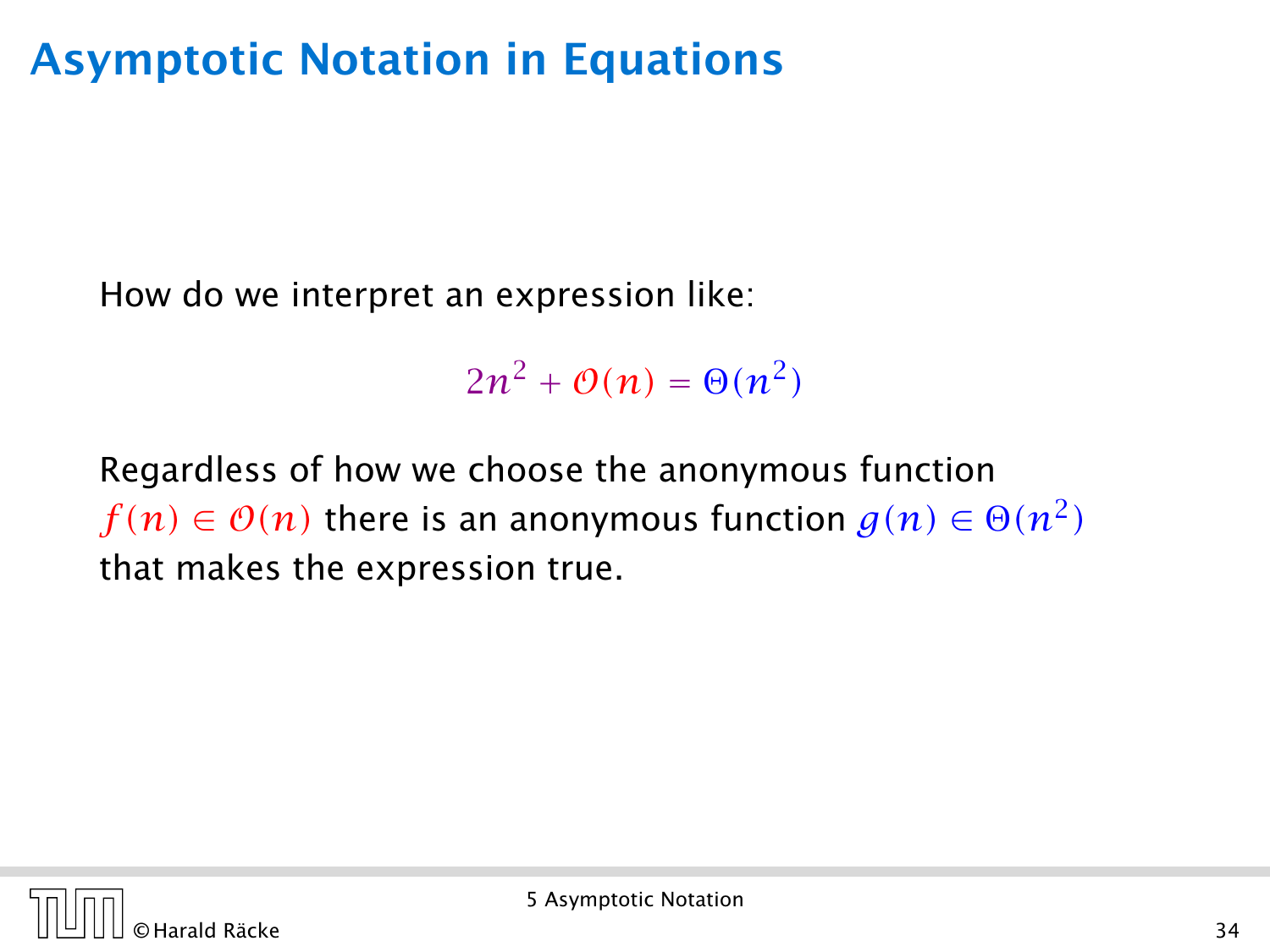How do we interpret an expression like:

```
\sum_{i=1}^{n} \Theta(i) = \Theta(n^2)i=1
```
#### Careful!

"It is understood" that every occurence of an  $\mathcal O$ -symbol (or Θ*,* Ω*, o, ω*) on the left represents one anonymous function.

Hence, the left side is not equal to

 $\Theta(1) + \Theta(2) + \cdots + \Theta(n-1) + \Theta(n)$  $\frac{1}{\Theta(1)}$ + $\Theta(2)$ +···+ $\Theta(n-1)$ + $\Theta(n)$  does I not really have a reasonable interpretation.



The  $\Theta(i)$ -symbol on the left represents one anonymous function  $f : \mathbb{N} \to \mathbb{R}^+$ , and then  $\sum_i f(i)$  is

computed.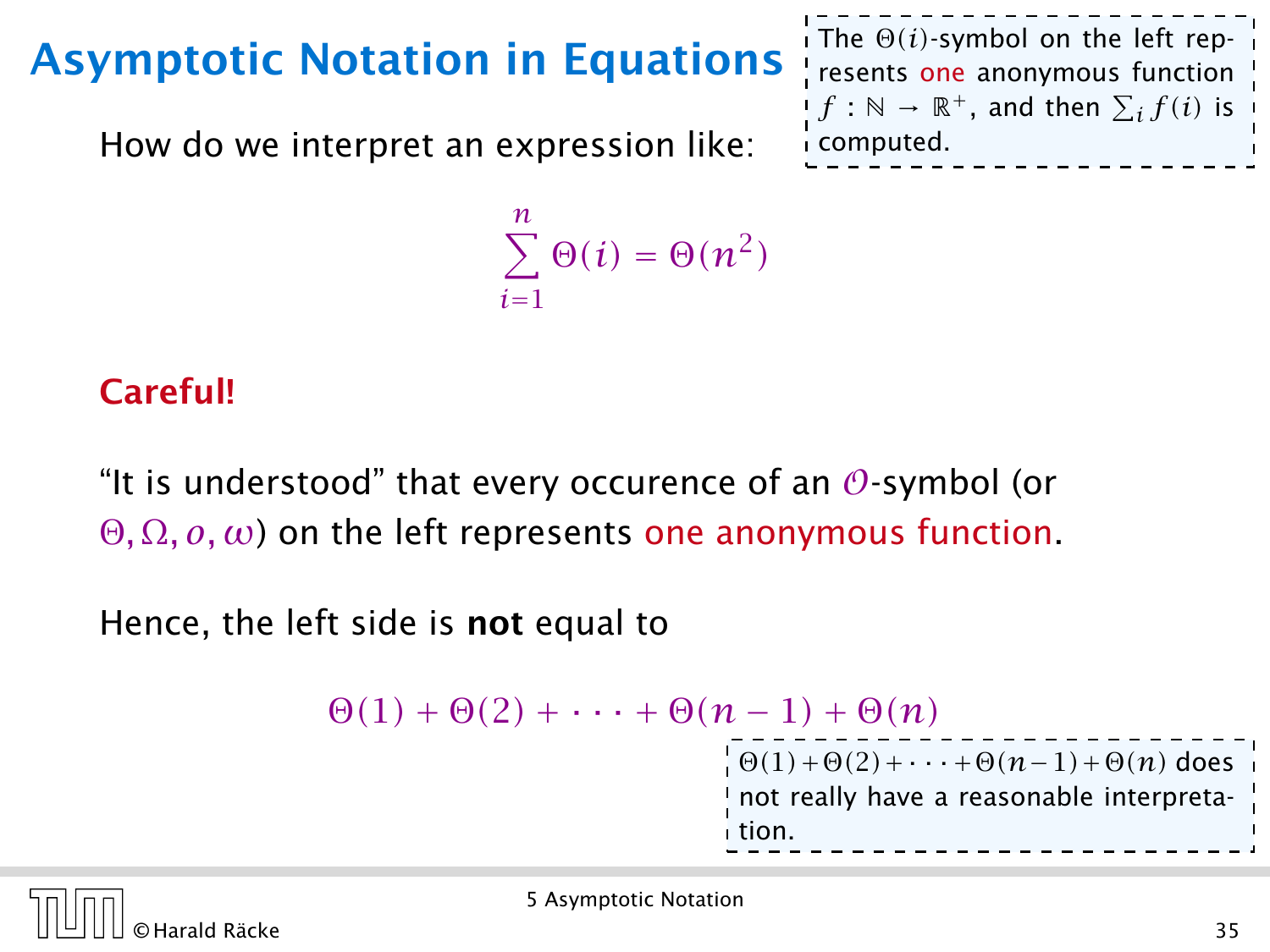We can view an expression containing asymptotic notation as generating a set:

 $n^2 \cdot \mathcal{O}(n) + \mathcal{O}(\log n)$ 

represents

n *f* : N → R<sup>+</sup> | *f (n)* = *n* 2 · *g(n)* + *h(n)* with *g(n)* ∈ O*(n)* and *h(n)* ∈ O*(*log *n)*o Recall that according to the previous slide e.g. the expressions P*<sup>n</sup> <sup>i</sup>*=<sup>1</sup> O*(i)* and P*n/*<sup>2</sup> *<sup>i</sup>*=<sup>1</sup> O*(i)* + P*<sup>n</sup> <sup>i</sup>*=*n/*2+<sup>1</sup> O*(i)* generate different sets.



5 Asymptotic Notation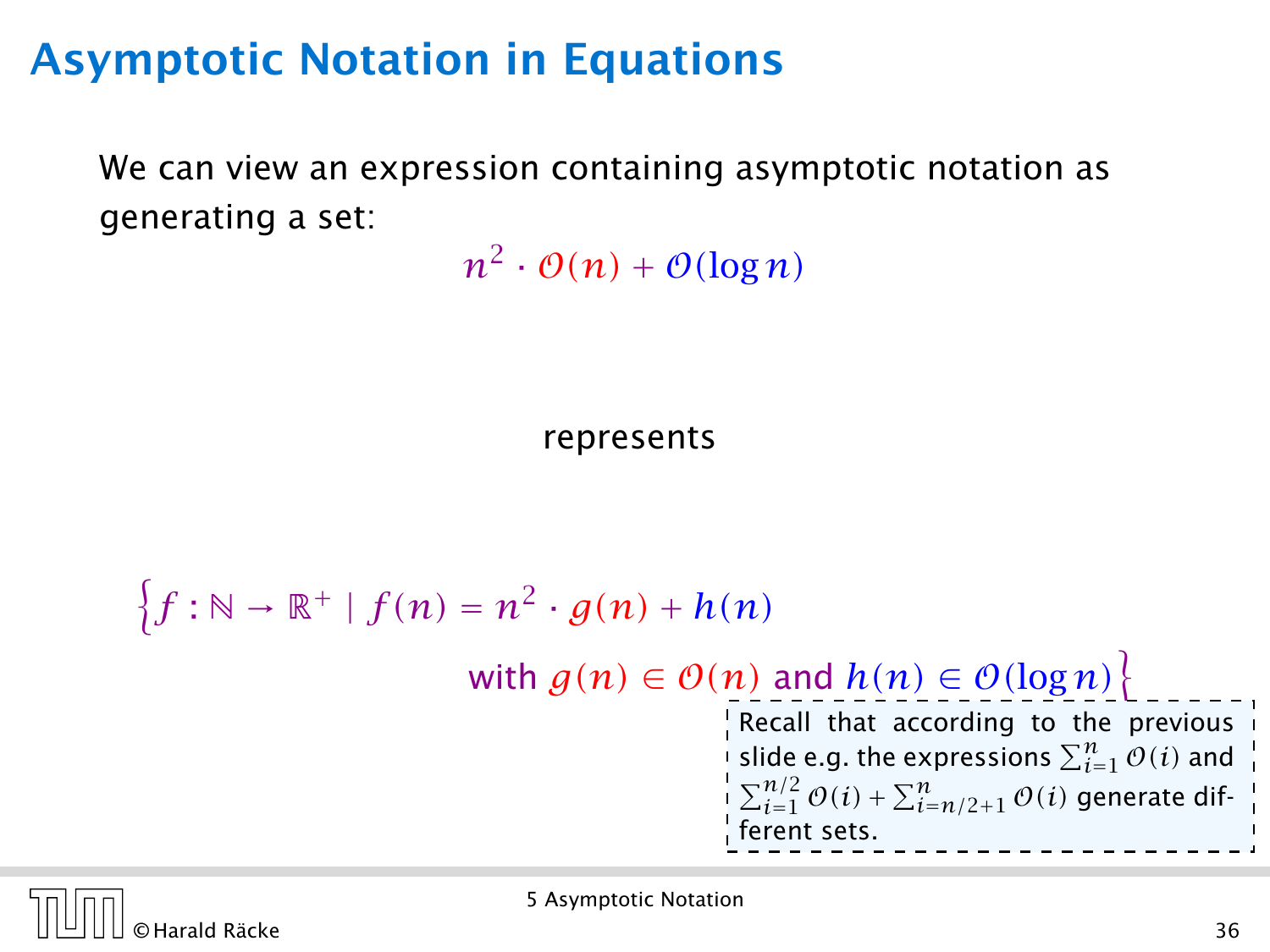Then an asymptotic equation can be interpreted as containement btw. two sets:

 $n^2 \cdot \mathcal{O}(n) + \mathcal{O}(\log n) = \Theta(n^2)$ 

represents

$$
n^2 \cdot \mathcal{O}(n) + \mathcal{O}(\log n) \subseteq \Theta(n^2)
$$

Note that the equation does not hold.



5 Asymptotic Notation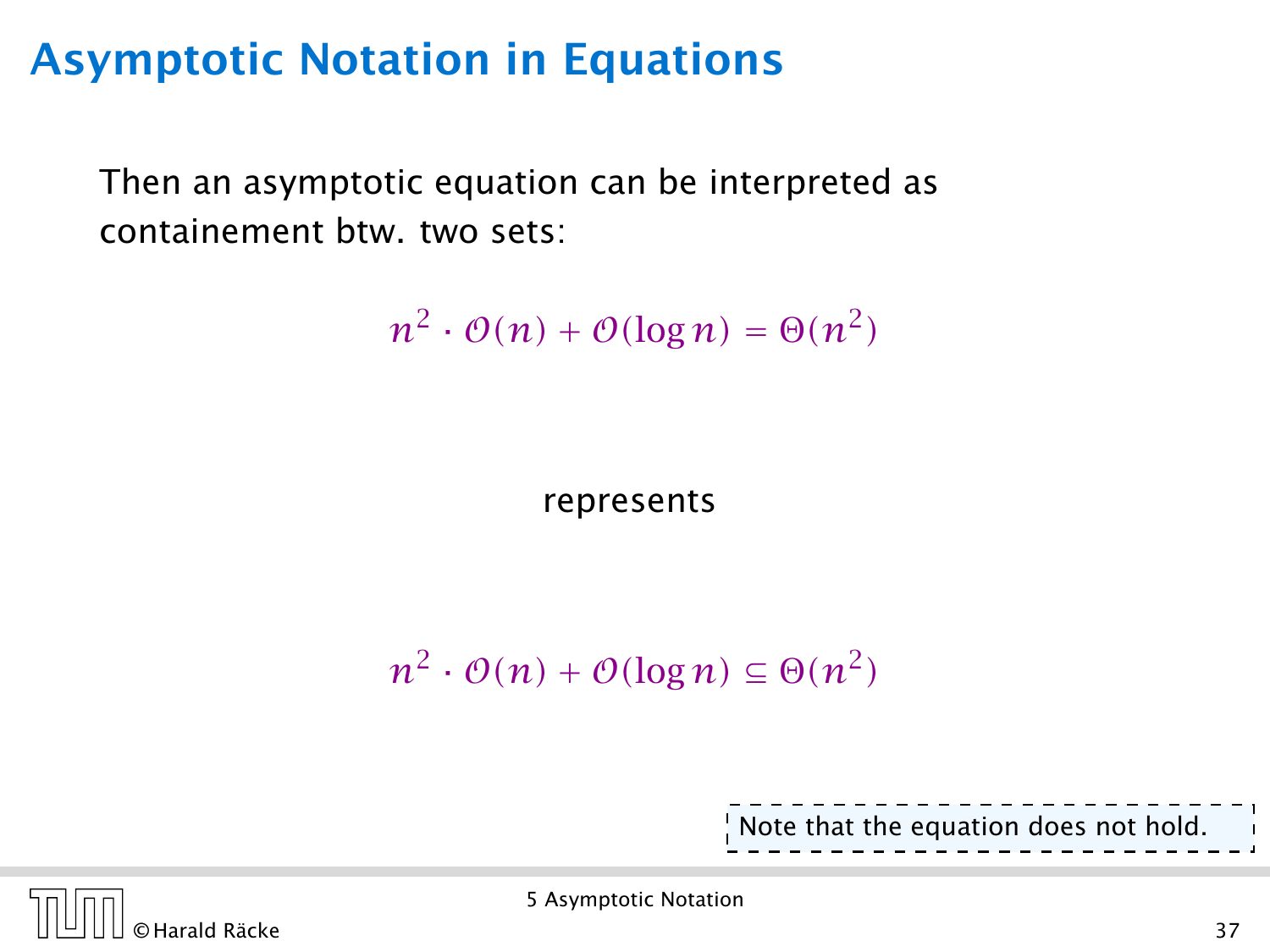#### Lemma 1

*Let f , g be functions with the property*

∃ $n_0$  > 0 ∀ $n \ge n_0$  :  $f(n)$  > 0 (the same for g). Then

- $\blacktriangleright$  *c* · *f*(*n*)  $\in \Theta(f(n))$  *for any constant c*
- $\rightarrow$   $\mathcal{O}(f(n)) + \mathcal{O}(g(n)) = \mathcal{O}(f(n) + g(n))$
- $\rightarrow$   $\mathcal{O}(f(n)) \cdot \mathcal{O}(q(n)) = \mathcal{O}(f(n) \cdot g(n))$
- $\rightarrow$   $\mathcal{O}(f(n)) + \mathcal{O}(g(n)) = \mathcal{O}(\max\{f(n), g(n)\})$

*The expressions also hold for* Ω*. Note that this means that*  $f(n) + g(n) \in \Theta(\max\{f(n), g(n)\})$ .

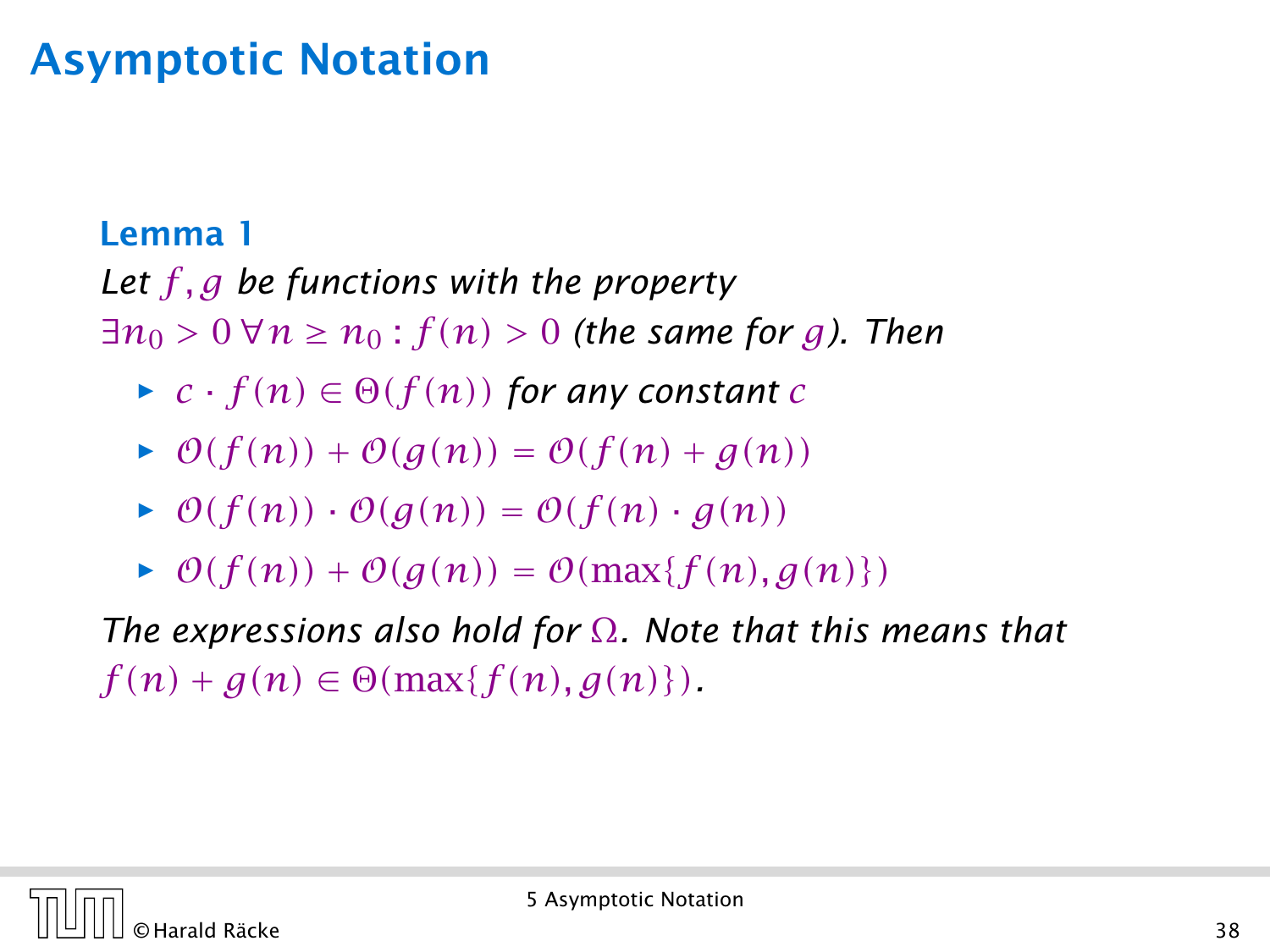### **Comments**

- **►** Do not use asymptotic notation within induction proofs.
- **For any constants**  $a, b$  we have  $\log_a n = \Theta(\log_b n)$ . Therefore, we will usually ignore the base of a logarithm within asymptotic notation.
- $\triangleright$  In general  $\log n = \log_2 n$ , i.e., we use 2 as the default base for the logarithm.

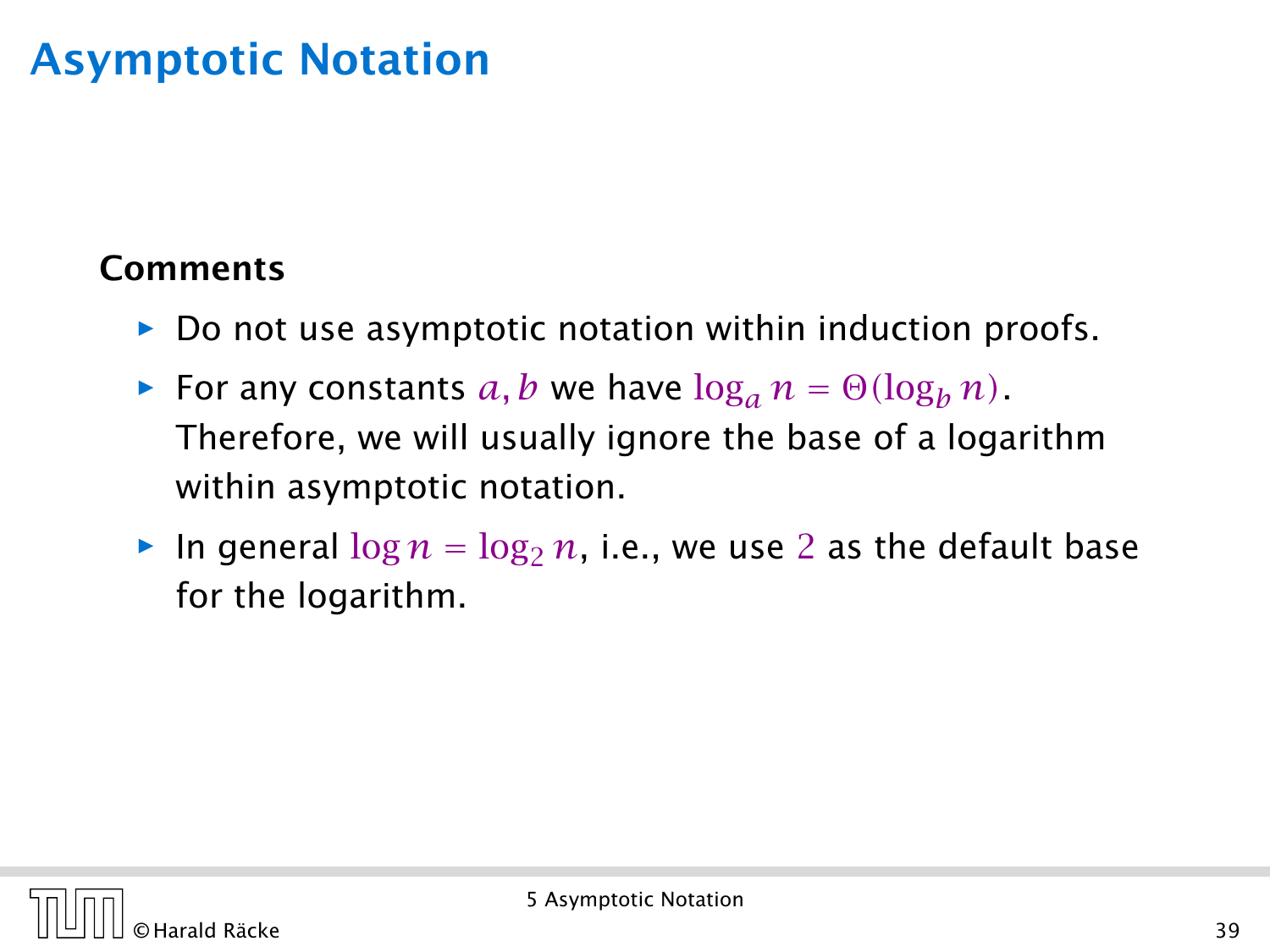In general asymptotic classification of running times is a good measure for comparing algorithms:

- **Follo** If the running time analysis is tight and actually occurs in practise (i.e., the asymptotic bound is not a purely theoretical worst-case bound), then the algorithm that has better asymptotic running time will always outperform a weaker algorithm for large enough values of *n*.
- **However, suppose that I have two algorithms:** 
	- Algorithm A. Running time  $f(n) = 1000 \log n = O(\log n)$ .
	- Algorithm B. Running time  $g(n) = \log^2 n$ .

Clearly  $f = o(g)$ . However, as long as  $\log n \le 1000$ Algorithm B will be more efficient.